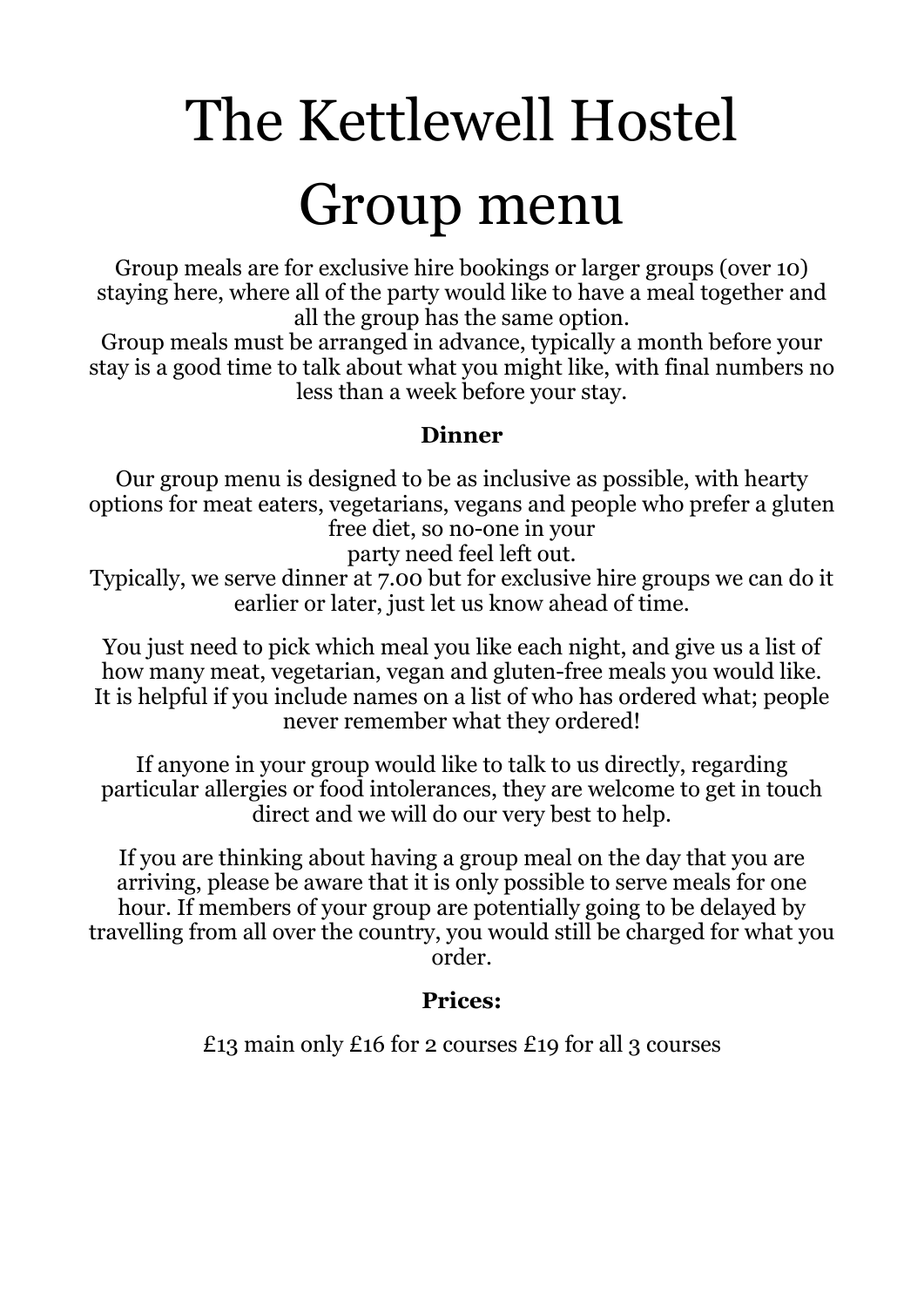#### **Starter**

#### **Soup (contact us to see which options are available)**

Our soups are all home made, and include Minestrone, Mushroom and Roasted Garlic, Spiced Pumpkin and Carrot and Coriander All served with brown bread and butter

Soups are often vegan and can be served with gluten free bread

#### **Mains choose one option from -**

# **Option 1:**

Eight hour beef stew, with proper mash and spring cabbage can be made gluten free Hearty mixed bean stew with buttery mash and spring cabbage vegetarian gluten free can be vegan

# **Option 2:**

Harissa spiced lamb stew with herb couscous and green salad can be made gluten free Harissa roasted vegetable stew with herb couscous and green salad vegan can be made gluten free

# **Option 3:**

Homemade steak cheeseburger can be made gluten free Homemade crispy chicken burger can be made gluten free Spicy chickpea and sweet potato burger with tahini dressing can be vegan can be made gluten free Served with chips, homemade coleslaw and chipotle dipping mayonnaise can be vegan gluten free

#### **Puddings choose one option from -**

# **Option 1**

Homemade ginger cake with custard or Yorkshire Brymor ice-cream

# **Option 2**

Apple and blackberry crumble with custard or Yorkshire Brymor ice-cream can be vegan

# **Option 3**

Chocolate brownie with custard or Yorkshire Brymor ice-cream can be made gluten free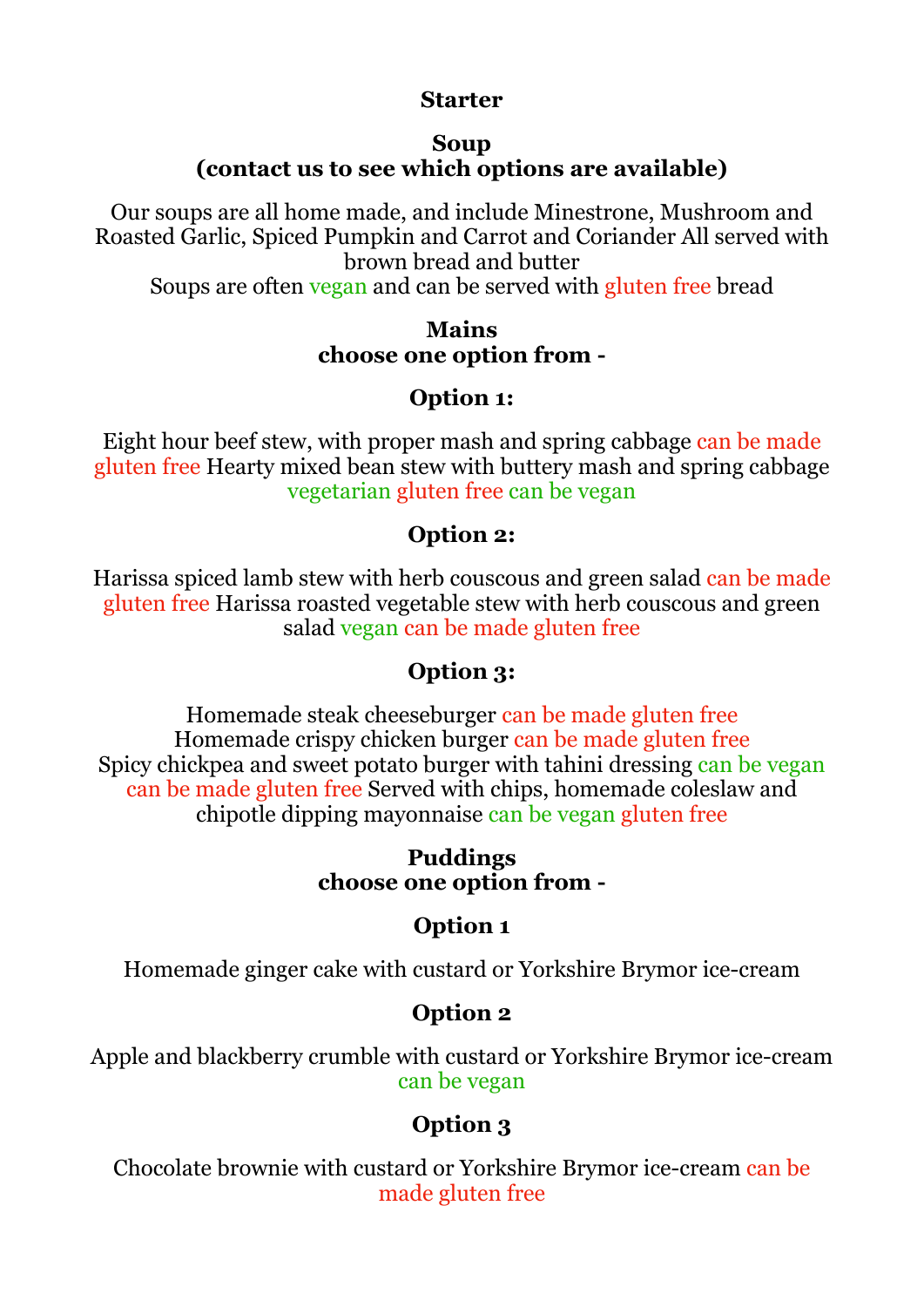#### **Option 4**

Rice pudding with orange and cardamom and lotus biscuit topping can be made gluten free

#### **Breakfast is served every day at 8am.**

For exclusive hire groups, you can choose to have a great big cooked breakfast for everyone. You just need to pick which breakfasts you would like each morning, and give us a list of how many meat, vegetarian, vegan and gluten free breakfasts you would like.

It is helpful if you include names on a list of who has ordered what.

Breakfast only works if everyone chooses to opt in, this avoids confusion as to whether some have ordered and some have not. If only a few would like the cooked breakfast then we have the great self-catering kitchen for them to use.

We understand that in a group of 30, maybe a few people would rather bring their own favourite cereal and that is really fine but, if you would like breakfast, make it a group thing!

Full Yorkshire breakfast £9.50 can be gluten free Sausages made by local butcher - Jacksons of Cracoe, Yorkshire cured bacon, hash browns, mushrooms, baked beans and local free range scrambled eggs.

Vegetarian Full English breakfast £9.50 can be gluten free Vegan sausages, roasted cherry tomatoes, hash browns, mushrooms, baked beans, and local free range scrambled eggs.

Vegan Full English breakfast £9.50 can be gluten free Vegan sausages, roasted cherry tomatoes, hash browns, mushrooms cooked with marmite, baked beans, and vegan black pudding.

Bowl of porridge £7.50 gluten free can be made vegan Served with brown sugar, cinnamon and dried fruit

Continental breakfast £6.50 gluten free alternatives available Cereal, toast and toppings, juice, tea, coffee etc....

With any breakfast you can help yourself to: Yorkshire tea, fresh Fair-trade coffee, apple juice, orange juice, toast with jam, honey, marmite or marmalade, homemade yoghurt, grapefruit and prunes... as well as great